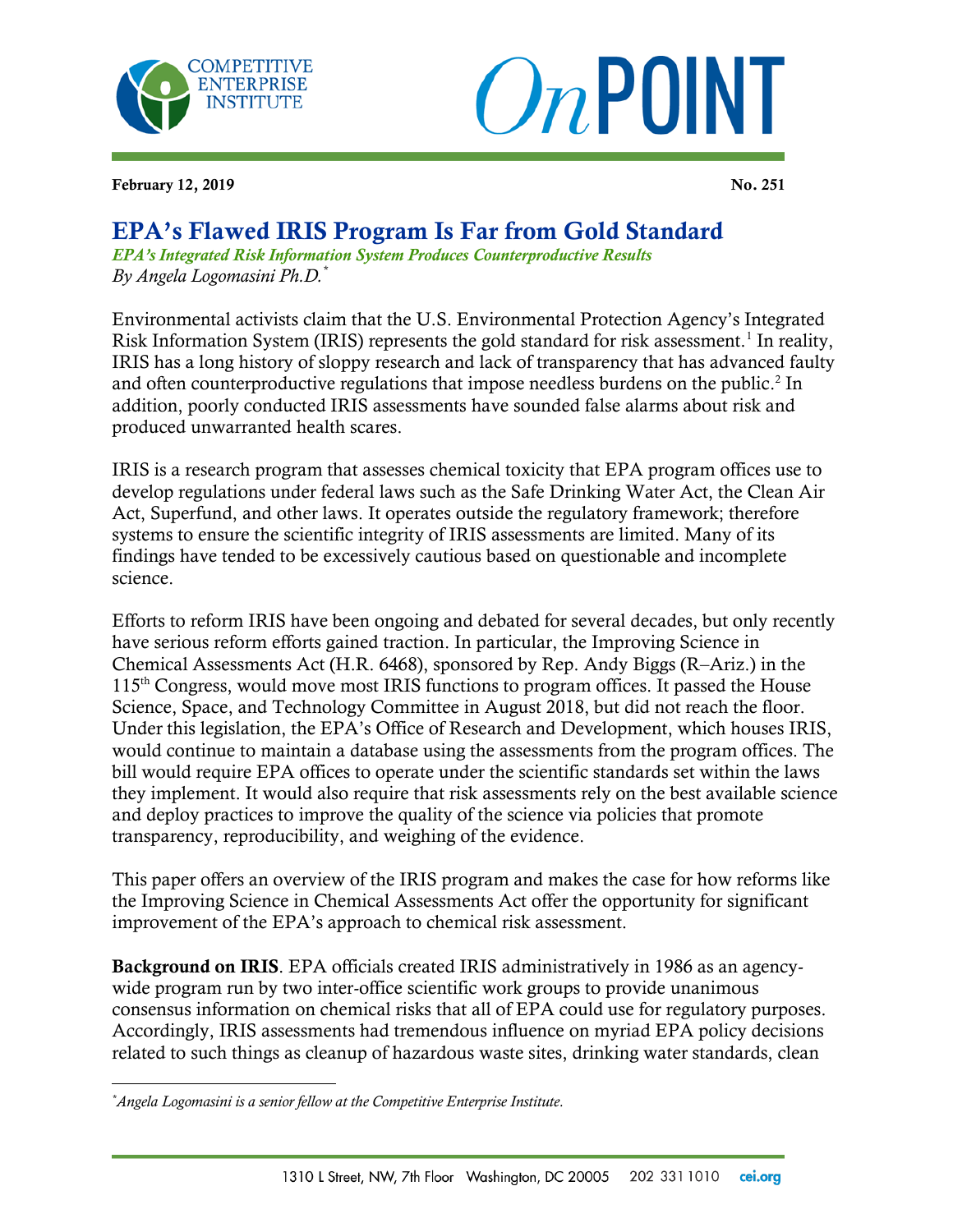air rules, regulatory and market impacts around the world, and many other issues. Initially, IRIS represented an agency-wide database of chemicals and relevant data, but in 1995 the inter-office workgroups were disbanded and this agency-wide focus was lost. The EPA's research office continued to conduct its own chemical risk assessments, but without the agency-wide focus, these assessments were not uniformly used by the EPA. In addition, this research office had no legal guidelines based on legislation to follow.

IRIS information does not represent a full risk assessment, which usually involves several steps. The EPA identifies four:<sup>3</sup>

- 1. Hazard Identification. Researchers consider whether a chemical has the *potential*  to cause harm at some exposure level.
- 2. Dose-Response Assessment. To determine if there is any relationship between exposure to the chemical and health conditions.
- 3. Exposure Assessment. If the dose-response assessment finds a relationship, researchers assess at what exposure levels it occurs, considering such factors as a chemical's potency, estimated public exposure levels, and frequency or duration of exposures.
- 4. Risk Characterization. Using information collected in the prior three steps, researchers assess actual risk levels based on estimated public exposure.

IRIS assessments perform the first two steps. For each chemical it sets a "reference concentration (RfC) "of a continuous inhalation exposure" and a reference dose (RfD) "of a daily oral exposure" at which the chemical is expected to pose no risk of non-cancer-related health risks.<sup>45</sup> Risk-specific doses (RSDs) are also established for cancer toxicity. Other EPA offices are supposed to conduct the last two steps when applying the reference concentration or dose for regulatory and other purposes.

In addition to setting reference doses and concentrations, IRIS classifies chemicals within one of the following categories based on EPA (2005) guidelines:<sup>6</sup>

- Carcinogenic to humans
- Likely to be carcinogenic to humans
- Suggestive evidence of carcinogenic potential
- Inadequate information to assess carcinogenic potential
- Not likely to be carcinogenic to humans<sup>7</sup>

IRIS Controversies. IRIS and its assessments have proven controversial, and concerns about the program have only grown over the past decade. The Government Accountability Office (GAO) raised concerns about IRIS' productivity and procedures more than a decade ago.<sup>8</sup> Since then, IRIS reform has continued to be the subject of GAO reports, an Inspector General Report, and congressional hearings.<sup>9</sup>

In 2011, a National Academies of Sciences (NAS) panel report on IRIS' formaldehyde risk assessment criticized the program for "recurring methodologic problems," including repeated failures to provide "clarity and transparency of the methods," along with inconsistencies, poor research documentation, failure to follow EPA research guidelines,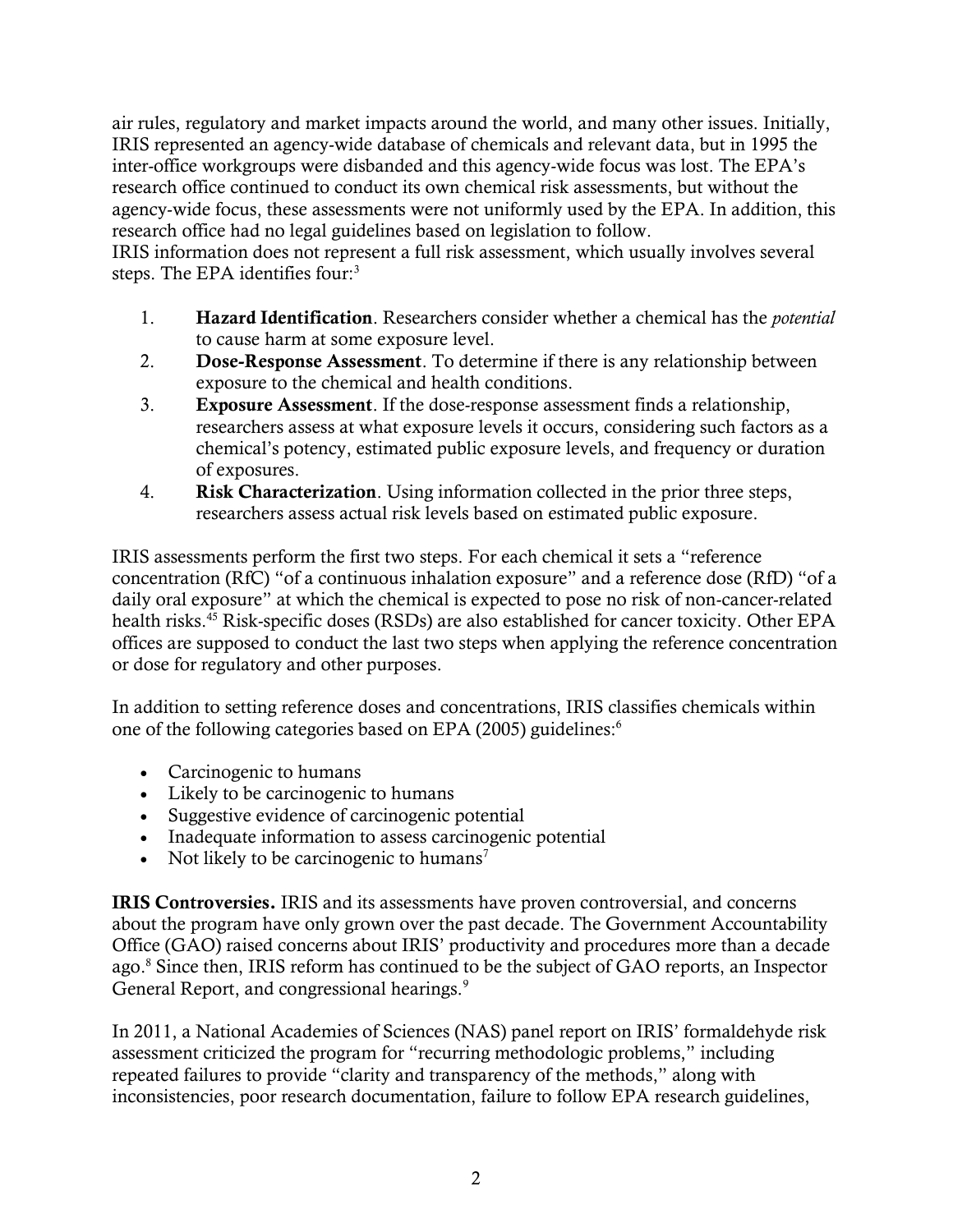and other issues.<sup>10</sup> At the end of its report, the NAS panel included a special section to provide suggestions for IRIS to improve its science.

IRIS staff have been working to implement the NAS recommendations since 2011, but progress has been sluggish at best. In particular, the NAS urged IRIS staff to implement "systematic review" of the scientific literature and to operate in a more transparent way. Originally designed for review of medical research, systematic reviews go beyond simple narrative literature reviews, employing procedures to ensure a more comprehensive review of the literature in an attempt to reduce researcher bias involved with selecting studies.<sup>11</sup>

Operating in a systematic and transparent way should be a given, yet three years after the first NAS review, the EPA was still trying to make its research systematic when the [NAS](https://www.nap.edu/catalog/18764/review-of-epas-integrated-risk-information-system-iris-process)  [conducted yet another review,](https://www.nap.edu/catalog/18764/review-of-epas-integrated-risk-information-system-iris-process) indicating that the agency made improvements but still had work to do. $12$ 

Reform efforts supposedly have picked up pace since President Obama selected Kristina Thayer—a former contractor/employee of the left-of center Environmental Working Group, which has a long history of exaggerating risks and supporting regulations that raise prices and limit consumer choice—to take over the office in January 2017.<sup>13</sup> Shortly before leaving office, Obama also selected Tina Bahadori to head the National Center for Environmental Assessment (NCEA), which houses IRIS within EPA's Office of Research and Development.

In early 2018, President Trump's budget proposed significant cuts and the Senate Omnibus reconciliation bill proposed IRIS elimination. Working to save the program, Thayer and Bahadori called for a NAS workshop and review.<sup>14</sup> For a day and a half in February 2018, Thayer and Bahadori briefed the NAS panel on the procedural reforms and activities they were implementing.<sup>15</sup> NAS released this review in April 2018. This time the EPA managed to get some modest praise for its reforms. EPA staff apparently wanted to use the NAS review to demonstrate that the IRIS has finally made some real progress, but a closer look suggests otherwise.

IRIS staff garnered some praise and avoided a critical review by keeping the scope of the NAS review extremely narrow. They asked the committee to assess only whether the "current trajectory of the program agrees with past recommendations of the National Academies" in 2011 and 2014. The NAS report explains further that the committee "was not asked to evaluate the overall value of the IRIS program," and it "was not tasked with conducting a comprehensive review of the IRIS program."<sup>16</sup> In other words, all the NAS was asked to do was validate the efforts the EPA has undertaken to improve the process, not whether it finally achieved its goals or whether it had substantially improved its assessments.

The EPA got what it requested, as the 2018 NAS report appears very positive but actually says little. Of the 130 pages, about 90 simply republish EPA presentations and posters, and much of the rest includes background information, title pages, and appendices. Twelve pages provide a history of the issue. The report offers a few sentences of praise for some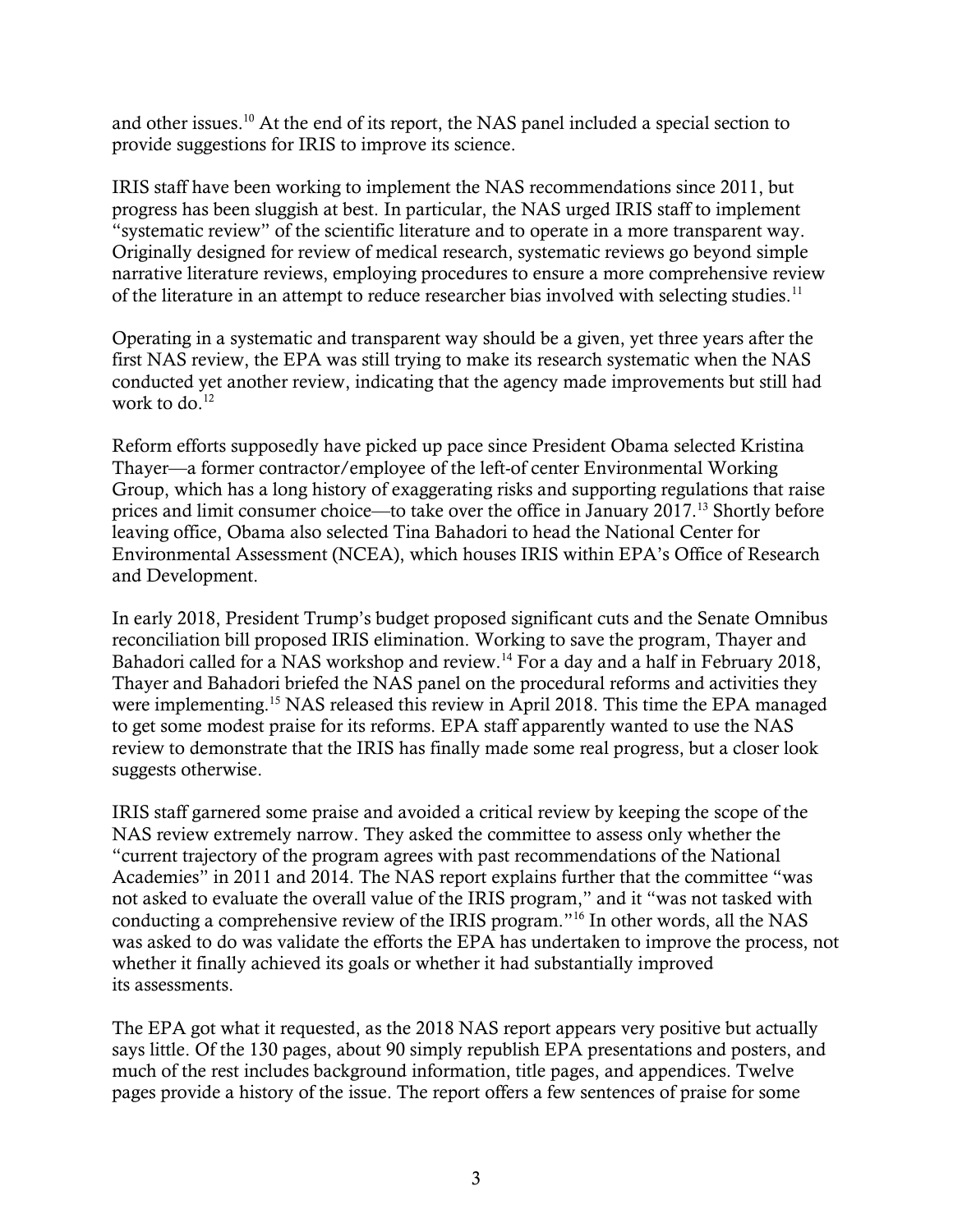procedural reforms, but also points out that IRIS has still not achieved some basic goals. For example, IRIS has not even finalized a handbook outlining its process, which NAS asked for in  $2014$ .<sup>17</sup>

The 2018 NAS report may have helped IRIS program staff generate good press, but it raises the question of whether their limited process reforms have translated into sound assessments or improved productivity. That information is not part of the NAS report.

**IRIS' Excessive Caution**. Even if IRIS were able to improve its procedures, the program suffers from a fundamental, agency-wide flaw. EPA risk assessments, by and large, focus on preventing worst-case scenarios—even absurd ones—and ignore more plausible scenarios, while ignoring more serious risks created by the EPA's own regulations.

A short but helpful paper by scientists at the American Chemistry Council (ACC) details some examples of excessively cautious IRIS reference doses. For example, the IRIS reference dose for the chemical acetone is below the level that is naturally found in breast milk. ACC notes, "The human body normally produces 2,000 to 3,000 mg of acetone each day, which is more than 40 times the IRIS-estimated levels." The IRIS assessment of methanol also sets the reference dose lower than the amounts that naturally occur in healthy foods like orange juice. This assessment implies that Americans are already at risk of methanol-induced developmental effects from such things as drinking seven ounces of orange juice.<sup>18</sup>

The key point is that the dose makes the poison. Some things that can be dangerous at relatively high exposures, particularly over many years or a lifetime, pose little danger at intermittent and lower exposures. We should be able to use these products if they provide benefits at these lower levels. Accordingly, we should apply the best science to determine safe exposure levels so that we can both ensure public safety and benefit from the use of these chemicals.

Some may argue that it is sensible to be overly precautionary, but excessive caution can lead to regulations and market changes that can undermine safety and quality of life,<sup>19</sup> ultimately doing more harm than good.<sup>20</sup> For example, excessively precautionary policies can contribute to malnutrition and hunger around the world by undermining agricultural innovations necessary to produce enough food for growing populations.<sup>21</sup> That was the case in 2002 when the government of Zambia deprived food aid to its starving populations during a famine because they feared some of the food might have contained genetically modified corn.<sup>22</sup> Such anti-GMO policies are precautionary rather than science-based; there's no evidence that these foods are any less safe than food from conventionally grown crops.<sup>23</sup> In addition, overly cautious health assessments can lead to unwarranted public health scares that have adverse impacts, as the examples below demonstrate.

*Formaldehyde*. The debate about IRIS' formaldehyde assessment has never simply been about its procedural failings. Rather, it strikes at the heart of IRIS' unhelpful bias toward excessive caution. The Trump administration has yet to release the final IRIS formaldehyde assessment, which appears to be highly flawed, warranting revisions that delay its release.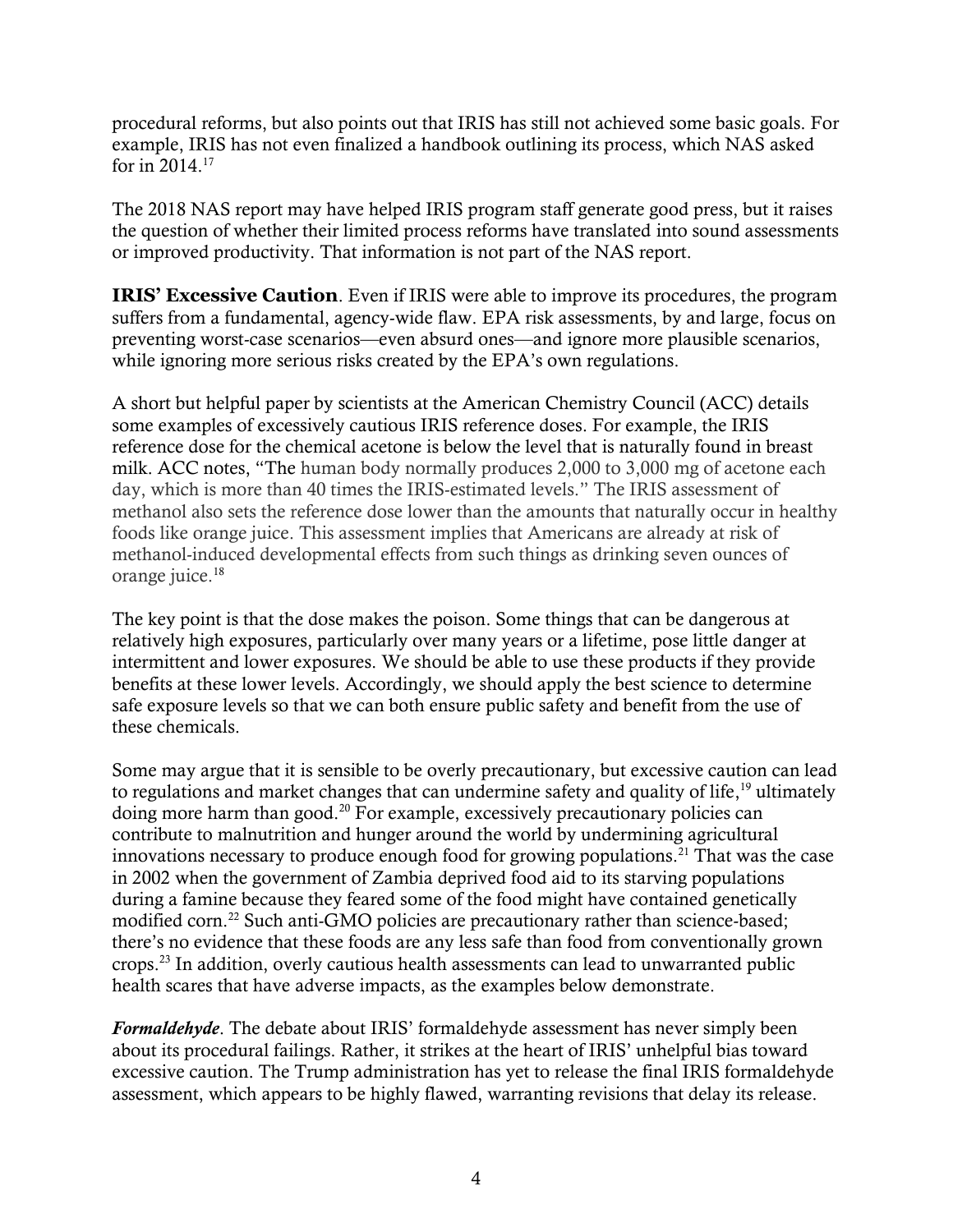To start with, formaldehyde is created by all living organisms, from plants to animals to the human body, so exposure is unavoidable. Rather, the key is finding at what it level is poses a risk. It is reasonable to assume that dangerous levels would greatly exceed that which occurs in naturally in the human body and in healthy foods we consume. Yet, the draft formaldehyde assessment proposed a reference concentration that is multitudes lower than the amount that humans naturally exhale with each breath. The World Health Organization estimates that humans exhale 8.0 parts per billion (ppb) per breath while IRIS proposed setting a standard below 0.008 ppb. So if you want to avoid allegedly "dangerous" levels of this chemical, stop breathing. And forget about cooking or eating Brussels sprouts, cabbage, or shiitake mushrooms. The mushrooms alone can contain more than 300 parts per million (ppm) of formaldehyde.<sup>24</sup> Note that is parts per *million*, much higher than the parts per *billion* noted in the IRIS standard. But even then, these exposures pose no significant health concerns.<sup>25</sup>

As a result, the EPA's suggested reference dose is likely to be too low, as it was in the draft risk assessment. Critics maintain that delays indicate that the Trump administration is engaging in a cover-up about formaldehyde risks.<sup>26</sup> But political hype aside, IRIS should only release reports that are in line with the best science.

An assessment that overstates formaldehyde risks may lead to bans and regulations that would do more harm than good. Formaldehyde is used for medical purposes, such as in the manufacture of vaccines. In some cases, it is used to inactivate viruses that cause the flu and to detoxify bacterial toxins necessary to produce safe vaccines for diphtheria and other diseases. The levels of formaldehyde left in these vaccines are low and not dangerous. The FDA explains:

The body continuously processes formaldehyde, both from what it makes on its own and from what it has been exposed to in the environment. When the body breaks down formaldehyde, it does not distinguish between formaldehyde from vaccines and that which is naturally produced or environmental. The amount of formaldehyde in a person's body depends on their weight; babies have lower amounts than adults. Studies have shown that for a newborn of average weight of 6 - 8 pounds, the amount of formaldehyde in their body is 50-70 times higher than the upper amount that they could receive from a single dose of a vaccine or from vaccines administered over time.<sup>27</sup>

Formaldehyde is also used as a preservative in personal care products to prevent the development of bacteria, mold, and other dangerous pathogens. It provides these benefits, but exposure remains very low. For example, the tiny trace of formaldehyde released when shampooing your hair is about the same amount as that contained in one medium-sized apple or pear.<sup>28</sup>

*Ethylene Oxide*. IRIS issued a new reference dose and reference concentration for ethylene oxide (EtO) in 2016, which has put some key uses of this product at risk. EtO is used to make a variety of personal care products, plastics, and household cleaners. It is also used in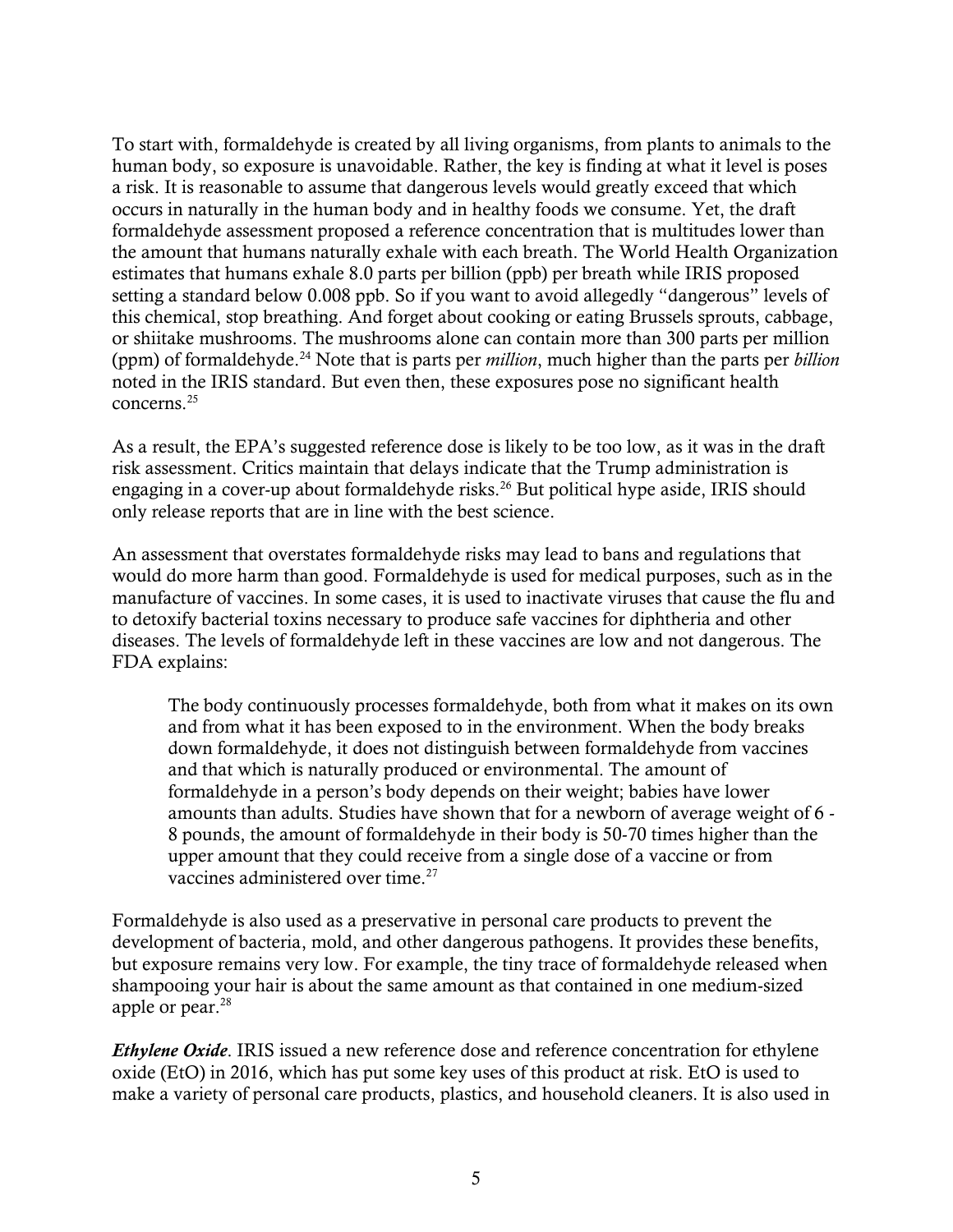the sterilization of more than 20 billion medical products, which is more than half of all medical products in use in the United States today.<sup>29</sup> Ethylene oxide is ubiquitous and can be found even where industrial activity is absent. In addition to small releases from medical equipment facilities sterilization and consumer products, it is produced by the human body and is released into the air from combustion and other natural sources such as vegetation.

The EPA's National Air Toxics Assessment (NATA) office uses IRIS assessments to compile its periodic report on air toxics. NATA reports estimated levels of so-called "toxics" found in outdoor air across the United States, broken down by community and zip code. These reports are supposed to help state and local officials focus on potential problem areas.

In August 2018, NATA released its sixth report for using emission data collected and estimated for 2014. In a fact sheet about the report, the EPA noted: "The 2014 NATA shows that several areas could have elevated cancer risks from long-term exposure to the chemical ethylene oxide. These elevated risks are largely driven by an EPA risk value that was updated in late 2016."<sup>30</sup> In other words, IRIS released such a low and excessively cautious reference concentration for EtO that this chemical was highlighted in the NATA report as a possible problem. In a petition to the EPA to correct the science underlying the NATA report, the American Chemistry Council explains:

A simple comparison of the results of the EtO IRIS Assessment to the "real world," however, demonstrates its lack of credibility. Specifically, the RSC [relative source contributions] is 19,000 times *lower* than the normal, endogenous levels of EtO in the human body. Likewise, the RSC is orders of magnitude *lower* than ambient levels of EO. Thus, if the EtO IRIS Assessment is to be believed, normal human metabolism and/or breathing ambient air, without more, is sufficient to cause cancer. It strains scientific credibility to conclude that the EtO IRIS Assessment presents a legitimate basis for determining risk for EO.<sup>31</sup>

Nonetheless, after the release of the NATA report, panic has ensued in communities located near medical equipment sterilization plants that use EtO. *The Chicago Tribune* has fueled the flames of hysteria within the Illinois communities of Willowbrook, where the Sterigenics plant uses EtO to clean medical equipment, and Lake County, home to Vantage and Medline medical sterilization plants. In a series of articles, the *Tribune* developed a narrative that the Trump administration is working to allow emissions and relax regulations from medical sterilization plants that poison communities and cause cancer.<sup>32</sup> Such hype has promoted some local activists to call for shutting down the Willowbrook plant completely rather than assessing the real world risks.<sup>33</sup> In addition, personal injury lawyers are stirring the pot with frightening commentary on the topic, perhaps hoping they can cash in by bringing lawsuits.<sup>34</sup>

Some Democratic lawmakers have jumped on the alarmist bandwagon. Illinois Sens. Dick Durbin and Tammy Duckworth and Rep. Bill Foster have called on the EPA inspector general to conduct an independent investigation of the Trump EPA's handling of the issue.<sup>35</sup> Former Illinois Attorney General Lisa Madigan also sought to politicize the issue by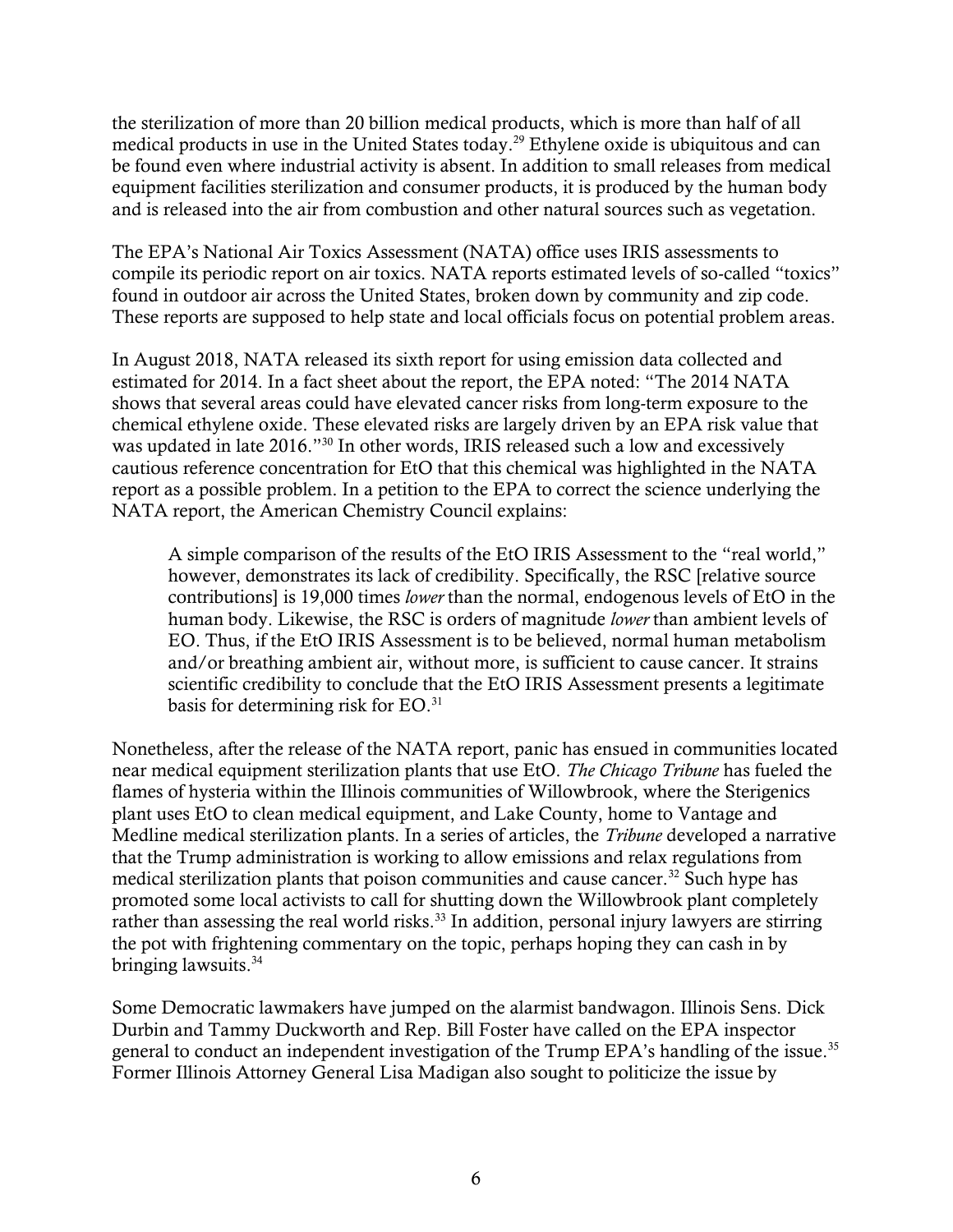bringing lawsuits against the Sterigenics plant.<sup>36</sup> Rather than grandstanding, lawmakers should focus on advancing policies that help determine actual exposures and risks.

"The driving message of why we are fighting is no level of ethylene oxide emissions is safe," one activist told the *Chicago Tribune*. <sup>37</sup> Again, such fearmongering ignores the fact that *the dose makes the poison*. The question is not whether there are any emissions. The question is whether the level of human exposure is high enough to pose significant risks. The IRIS assessment has fueled the alarmism by setting absurdly low reference doses and concentrations. Combined with alarmist hype, it has done a disservice to individuals living in these communities, many of whom now live in fear.

The EPA has been testing the EtO levels within the Willowbroook community since May 2018. It recently announced that tests conducted before October 2018 may have overestimated the levels because of EtO's similarity to another chemical (trans-2-butene). Tests conducted in November 2018 found no detectible levels of EtO in residential areas and parks. At a few places near the facility, the agency found six cases where EtO was detected ranging from 0.284 to 6.62 parts per billion.<sup>38</sup> The EPA continues to monitor the issue and will eventually use the data to develop a risk assessment, which it says will be available in the spring of 2019.

The EPA explains on its website it does not yet have enough data to draw any conclusions. However, initial results from November are anything but alarming. The fact that no detectible levels have been measured near human populations alone should be reassuring. But if the EPA is going to produce a truly accurate final report about the risk levels, it also needs to reassess the original IRIS assessment, which was excessively cautious. As noted, EtO is produced by both manmade and natural sources, so traces are bound to be found in the environment. While such trace levels may pose little or no risk, they may continue to generate fear because of the faulty IRIS assessment.

Unfortunately, EtO uses for sterilization around the nation are now at risk because of the IRIS assessment and surrounding hype. Without EtO, many medical products would have to be destroyed rather than reused because there are no good sterilization alternatives for many types of medical equipment. As the Ethylene Oxide Sterilization Association explains, EtO sterilization is the "most effective and efficient, and often the only viable, sterilization technology," available for most of its applications. The elimination of EtO for medical product sterilization would be "significant, and likely disastrous" for public health and "would introduce the real risks of increased morbidity and mortality."<sup>39</sup> Similarly, in a November 2018 public statement, the medical supply company Medline explained the significant risks associated with potential shutdowns of medical sterilization facilities:

Any disruption of EtO sterilization facilities would cause a near-immediate public health crisis. Illinois hospitals would lose access to sterilized medical packs needed for life-saving surgeries. The enormous disruption in the supply chain would put catastrophic impact on Illinois' hospital system. Hospitals would be forced to cancel surgical procedures and even shut down operating rooms. Critical care facilities with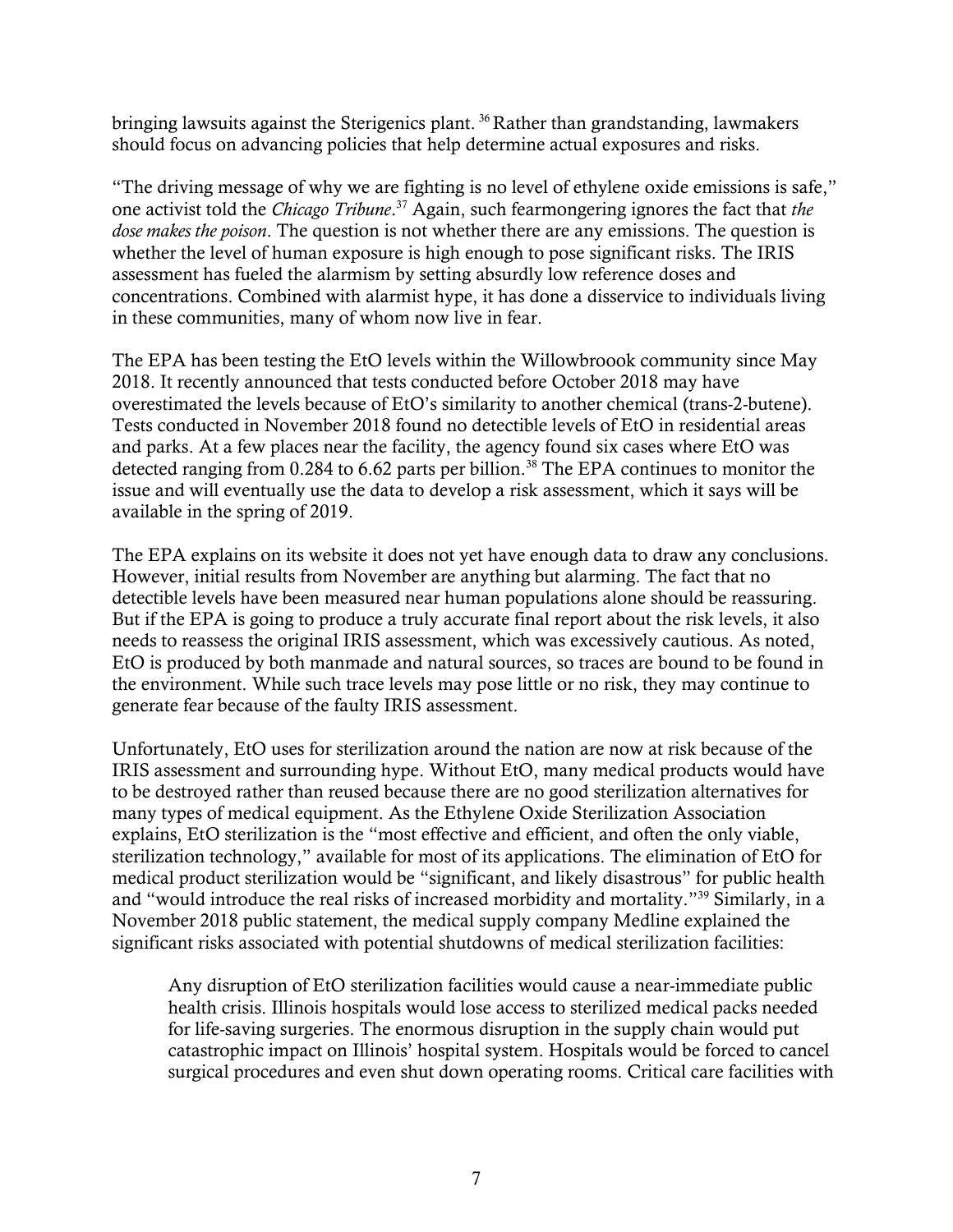high volumes of emergent surgeries would be impacted immediately. Conducting non-sterile surgeries is not an option for obvious patient risk and hospital liability.<sup>40</sup>

Regulations or fearmongering alone that eliminates EtO sterilization could even hurt our pets. In public comments submitted to the EPA on the draft assessment, Albert E. May, CEO of the sterilization equipment manufacturer Anderson Products, explained that EtO is essential to controlling disease transmission inside veterinary practices. He noted:

Animal health care practices are struggling with the growing problems of antibiotic resistance, MRSA prevalence and the increase in nosocomial and zoonotic infections (infections which can be transmitted from animals to humans). EtO has a long history in veterinary medicine, and there is no economically viable substitute for the wide range of instruments and materials that may be sterilized with this method.<sup>41</sup>

The importance of EtO to medicine should be weighed against any possible emission-related risks. A reasonable approach would seek to ensure emissions are low enough to protect public health, while benefiting from EtO uses, particularly for important medical applications. Yet the excessive caution in IRIS assessments has basically thrown such rational approaches out the window.

**Conclusion**. Clearly, IRIS is *not the gold standard* that many of its supporters claim. Rather, it has long produced assessments that have little basis in reality. Procedural reforms are unlikely to address the program's overly cautious culture. Rather, it is time to shut down IRIS, or at the very least give it a massive overhaul.<sup>42</sup> The Improving Science in Chemical Assessments Act offers one opportunity to reform the program. The EPA can also reform IRIS from within, since it was created administratively.

In July 2018, acting EPA Administrator Andrew Wheeler said that he has called for a program review to better define IRIS' mission and who its "customers" are—referring to which EPA offices its assessments are supposed to serve. "I have asked them to come back to me with some information about how we are going to use the assessments for the regulatory program," he said. He also noted that he needs to understand how IRIS fits in with the newly reformed Toxic Substances Control Act (TSCA), which he said represented the "state of the art on risk assessments."<sup>43</sup>

Wheeler would be wise to roll IRIS functions into the TSCA program, a possibility he seems to be considering. Recently reformed by Congress in 2016 with broad bipartisan support, TSCA has stronger language directing the agency to use the "best available science," rather than rely on outdated approaches that misrepresent actual risks. Accordingly, there are good reasons to believe that TSCA's approach would be superior to that of IRIS. Meanwhile, IRIS program functions could easily be transferred to the TSCA program.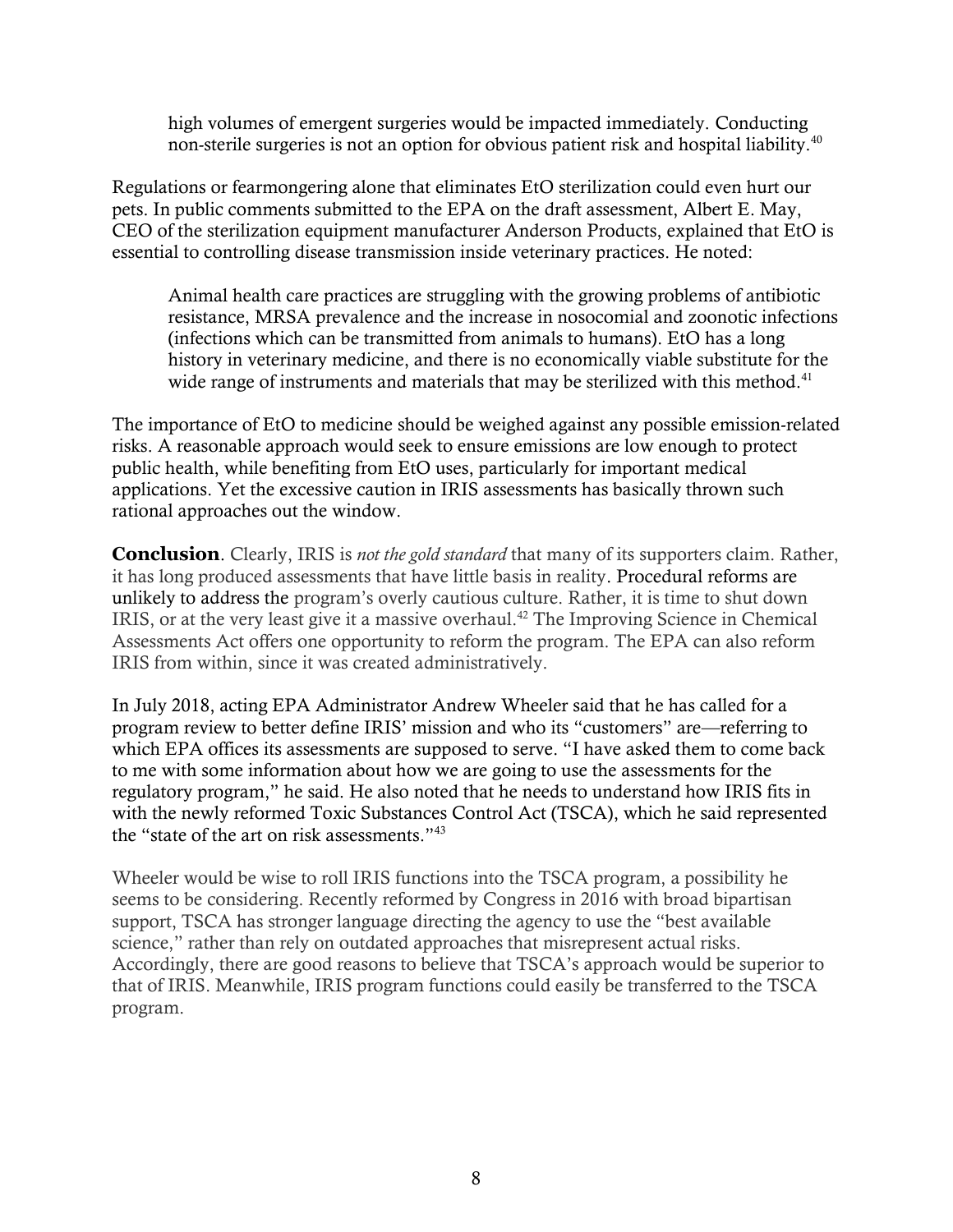## **Notes**

 $\overline{a}$ 

<sup>1</sup> Genna Reed, "Rigor and Transparency as an Antidote to Politicization at EPA's Integrated Risk Information System," Union of Concerned Scientists Blog, February 2, 2018, https://blog.ucsusa.org/genna-reed/rigorand-transparency-as-an-antidote-to-politicization-at-epas-integrated-risk-information-system.

<sup>2</sup> Erik Stokstad, "EPA's Evaluations of Chemicals Come under Fire," *Science*, July 15, 2011,

http://www.sciencemag.org/news/2011/07/epas-evaluations-chemicals-come-under-fire. Committee on Science, Space, and Technology, U.S. House of Representatives, "Committee Presses for Documents on EPA's 'Black Box' IRIS Program," news release, June 3, 2016,

https://science.house.gov/news/press-releases/committee-presses-documents-epa-s-black-box-iris-program. <sup>3</sup> U.S. Environmental Protection Agency, "Human Health Risk Assessment," accessed August 7, 2018, [https://www.epa.gov/risk/human-health-risk-assessment.](https://www.epa.gov/risk/human-health-risk-assessment)

<sup>4</sup> U.S. Environmental Protection Agency, "Basic Information about the Integrated Risk Information System," accessed December 20, 2018,

[https://www.epa.gov/iris/basic-information-about-integrated-risk-information-system.](https://www.epa.gov/iris/basic-information-about-integrated-risk-information-system)

<sup>5</sup> U.S. Environmental Protection Agency, Programs of the Office of the Science Advisor, "A review of the Reference Dose and Reference Concentration Processes, Risk Assessment Forum," EPA/630/P-02/002F, December 2002,

https://www.epa.gov/risk/review-reference-dose-and-reference-concentration-processes-document. <sup>6</sup> U.S. Environmental Protection Agency, "Guidelines for carcinogen risk assessment," EPA/630/P-03/001B, March 2005, https://www.epa.gov/risk/guidelines-carcinogen-risk-assessment.

7 Ibid.

<sup>8</sup> U.S. Government Accountability Office, "Chemical Assessments: Low Productivity and New Interagency Review Process Limit the Usefulness and Credibility of EPA's Integrated Risk Information System," GAO-08- 440, March 7, 2008, [https://www.gao.gov/products/GAO-08-440.](https://www.gao.gov/products/GAO-08-440)

<sup>9</sup> U.S. Government Accountability Office, "Chemical Assessments: Challenges Remain with EPA's Integrated Risk Information System Program," GAO-12-42, December 9, 2011, https://www.gao.gov/products/GAO-12-42. EPA Inspector General, Congressionally Requested Information on EPA Utilization of Integrated Risk Information System, Report No. 13-P-0127, January 31, 2013,

[https://www.epa.gov/sites/production/files/2015-09/documents/20130131-13-p-0127.pdf.](https://www.epa.gov/sites/production/files/2015-09/documents/20130131-13-p-0127.pdf)

Subcommittee on Oversight and Subcommittee on Environment Joint Hearing, "Status of Reforms to EPA's Integrated Risk Information System," July 16, 2014, [https://science.house.gov/legislation/hearings/joint](https://science.house.gov/legislation/hearings/joint-subcommittee-hearing-subcommittee-environment-and-subcommittee-oversight)[subcommittee-hearing-subcommittee-environment-and-subcommittee-oversight.](https://science.house.gov/legislation/hearings/joint-subcommittee-hearing-subcommittee-environment-and-subcommittee-oversight)

<sup>10</sup> National Research Council; Division on Earth and Life Studies; Board on Environmental Studies and Toxicology; Committee to Review EPA's Draft IRIS Assessment of Formaldehyde, *Review of the Environmental Protection Agency's Draft IRIS Assessment of Formaldehyde,* Consensus Study Report (National Academies Press, 2011), [https://www.nap.edu/catalog/13142/review-of-the-environmental-protection-agencys-draft-iris](https://www.nap.edu/catalog/13142/review-of-the-environmental-protection-agencys-draft-iris-assessment-of-formaldehyde)[assessment-of-formaldehyde.](https://www.nap.edu/catalog/13142/review-of-the-environmental-protection-agencys-draft-iris-assessment-of-formaldehyde)

<sup>11</sup> For a discussion of systematic review see Lindsay S. Uman, "Systematic Reviews and Meta-Analyses," *Canadian Academy of Child and Adolescent Psychiatry*, Vol. 20, No. 1 (February 2011): pp. 57-59, https://www.ncbi.nlm.nih.gov/pmc/articles/PMC3024725.

<sup>12</sup> National Research Council; Division on Earth and Life Studies; Board on Environmental Studies and Toxicology; Committee to Review the IRIS Process, *Review of EPA's Integrated Risk Information System (IRIS) Process*, Consensus Study Report (Washington D.C.: National Academy Press, 2014),

https://www.nap.edu/catalog/18764/review-of-epas-integrated-risk-information-system-iris-process. <sup>13</sup> Alex Berezow, "Dear EWG, This Is Why Real Scientists Think Poorly of You," American Council on Science and Health, May 25, 2017,

[https://www.acsh.org/news/2017/05/25/dear-ewg-why-real-scientists-think-poorly-you-11323.](https://www.acsh.org/news/2017/05/25/dear-ewg-why-real-scientists-think-poorly-you-11323) Angela Logomasini, "Environmental Working Group Should Win Annual Junk Science Award," OpenMarket, Competitive Enterprise Institute, December 23, 2010,

[https://cei.org/blog/environmental-working-group-should-win-annual-junk-science-award.](https://cei.org/blog/environmental-working-group-should-win-annual-junk-science-award)

"What's in My Makeup Bag?—Junkscience, Personal Care Truth," November 16, 2011,

[https://personalcaretruth.com/2011/11/what%e2%80%99s-in-my-makeup-bag-%e2%80%94-junkscience.](https://personalcaretruth.com/2011/11/what%e2%80%99s-in-my-makeup-bag-%e2%80%94-junkscience)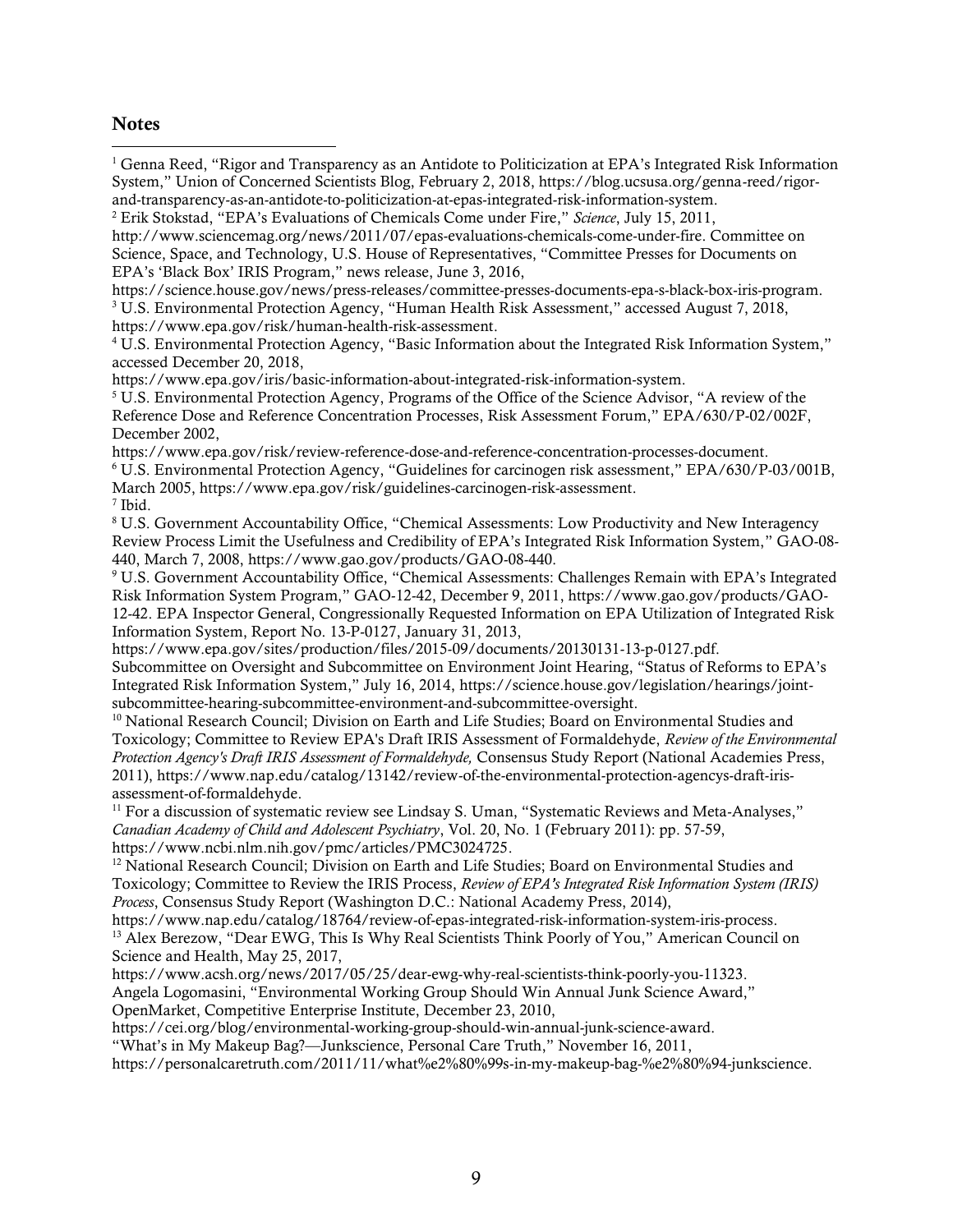<sup>14</sup> The National Academies of Science, Engineering, and Medicine, "Review of Advances Made to the IRIS Process: A Workshop, February 1-2, 2018, [http://nas-sites.org/dels/events/review-of-advances-made-to-the](http://nas-sites.org/dels/events/review-of-advances-made-to-the-iris-process-a-workshop/iris-workshop-presentationsmaterials)[iris-process-a-workshop/iris-workshop-presentationsmaterials.](http://nas-sites.org/dels/events/review-of-advances-made-to-the-iris-process-a-workshop/iris-workshop-presentationsmaterials)

<sup>15</sup> The National Academies of Science, Engineering, and Medicine; Board on Environmental Studies and Toxicology; Committee to Review Advances to the IRIS Process, Second Meeting, February 12, 2018, [https://www.youtube.com/playlist?list=PLNd0Fvkg\\_cR\\_FiUS387sSCCX9-nxVEBdH.](https://www.youtube.com/playlist?list=PLNd0Fvkg_cR_FiUS387sSCCX9-nxVEBdH)

<sup>16</sup> National Academies of Sciences, Engineering, and Medicine; Division on Earth and Life Studies; Board on Environmental Studies and Toxicology; Committee to Review Advances Made to the IRIS Process *Progress toward Transforming the Integrated Risk Information System (IRIS) Program: A 2018 Evaluation*, Consensus Study Report (Washington, D.C.: National Academy Press, 2018),

[https://www.nap.edu/catalog/25086/progress-toward-transforming-the-integrated-risk-information-system](https://www.nap.edu/catalog/25086/progress-toward-transforming-the-integrated-risk-information-system-iris-program)[iris-program.](https://www.nap.edu/catalog/25086/progress-toward-transforming-the-integrated-risk-information-system-iris-program)

<sup>17</sup> Ibid.

 $\overline{a}$ 

<sup>18</sup> American Chemistry Council, EPA'S IRIS Program Requires Major Overhaul, not dated, [https://www.americanchemistry.com/Policy/Regulatory-Reform/EPAs-IRIS-Program-Requires-Major-](https://www.americanchemistry.com/Policy/Regulatory-Reform/EPAs-IRIS-Program-Requires-Major-Overhaul.pdf)[Overhaul.pdf.](https://www.americanchemistry.com/Policy/Regulatory-Reform/EPAs-IRIS-Program-Requires-Major-Overhaul.pdf)

<sup>19</sup> John Graham, "The Perils of the Precautionary Principle: Lessons from the American and European Experience," *Heritage Lectures* No. 818, Heritage Foundation, January 15, 2004 (delivered October 20, 2003), [https://www.heritage.org/government-regulation/report/the-perils-the-precautionary-principle-lessons-the](https://www.heritage.org/government-regulation/report/the-perils-the-precautionary-principle-lessons-the-american-and)[american-and.](https://www.heritage.org/government-regulation/report/the-perils-the-precautionary-principle-lessons-the-american-and)

<sup>20</sup> Gregory Conko and Juan Carlos Hidalgo, "Precautionary Principle May Do More Harm than Good," Competitive Enterprise Institute, August 26, 2002,

[https://cei.org/content/precautionary-principle-may-do-more-harm-good.](https://cei.org/content/precautionary-principle-may-do-more-harm-good)

<sup>21</sup> Gary Marchant, Linda Abbott, Allan Felsot, and Robert L. Griffin, "Impact of the Precautionary Principle on Feeding Current and Future Generations," CAST Issue Paper No. 52, Council for Agricultural Science and Technology, June 2013, [http://www.cast-](http://www.cast-science.org/download.cfm?PublicationID=276208&File=1030df6c4bf9e6d2086d211a3c242a317a7cTR)

[science.org/download.cfm?PublicationID=276208&File=1030df6c4bf9e6d2086d211a3c242a317a7cTR.](http://www.cast-science.org/download.cfm?PublicationID=276208&File=1030df6c4bf9e6d2086d211a3c242a317a7cTR) <sup>22</sup> Rory Carroll, "Zambians Starve as Food Aid Lies Rejected," *The Guardian*, October 17, 2002, [https://www.theguardian.com/science/2002/oct/17/gm.famine1.](https://www.theguardian.com/science/2002/oct/17/gm.famine1)

<sup>23</sup> Gregory Conko, Drew L. Kershen, Henry Miller and Wayne A. Parrott, "A risk-based approach to the regulation of genetically engineered organisms," *Nature Biotechnology*, Vol. 34 (May 6, 2016): pp. 493–503, [https://www.nature.com/articles/nbt.3568.](https://www.nature.com/articles/nbt.3568)

<sup>24</sup> D.J. Mason, M.D. Sykes, S.W. Panton, and E.H. Rippon, "Determination of Naturally-Occurring Formaldehyde in Raw and Cooked Shiitake Mushrooms by Spectrophotometry and Liquid Chromatography-Mass Spectrometry," *Food Additives and Contaminants,* Vol. 21, No. 11 (November 2004): pp. 1071-1082, [https://www.ncbi.nlm.nih.gov/pubmed/15764336.](https://www.ncbi.nlm.nih.gov/pubmed/15764336)

<sup>25</sup> W. Claeys et al, "Formaldehyde in Cultivated Mushrooms: a Negligible Risk for the Consumer," *Food Additives and Contaminants*, Vol. 26, No. 9 (August 18, 2009): pp. 1265-1272,

[https://www.tandfonline.com/doi/abs/10.1080/02652030903081929.](https://www.tandfonline.com/doi/abs/10.1080/02652030903081929)

<sup>26</sup> Julia Belluz, "The Trump Administration is Reportedly Suppressing a Report about the Chemical's Health Harms," Vox, July 6, 2018,

[https://www.vox.com/science-and-health/2018/7/6/17540658/formaldehyde-cancer-epa-scott-pruitt.](https://www.vox.com/science-and-health/2018/7/6/17540658/formaldehyde-cancer-epa-scott-pruitt) <sup>27</sup> U.S. Food and Drug Administration, "Common Ingredients in U.S. Licensed Vaccines," updated April 30 2018, [https://www.fda.gov/BiologicsBloodVaccines/SafetyAvailability/VaccineSafety/ucm187810.htm.](https://www.fda.gov/BiologicsBloodVaccines/SafetyAvailability/VaccineSafety/ucm187810.htm) <sup>28</sup> CosmeticsInfo.org, Formaldehyde Infographic, Personal Care Products Council, accessed December 20, 2018[, https://www.cosmeticsinfo.org/ingredient/formaldehyde-infographic.](https://www.cosmeticsinfo.org/ingredient/formaldehyde-infographic)

<sup>29</sup> The Ethylene Oxide Sterilization Association, Inc., "Flawed Science and Modeling by EPA Result in Inappropriate Conclusions That Could Have Disastrous Adverse Public Health Impacts," September 17, 2018, [https://www.eosa.org/sites/default/files/2018-09/EOSA%20Position%20Paper%20--](https://www.eosa.org/sites/default/files/2018-09/EOSA%20Position%20Paper%20--%20Flawed%20Science%202018-09.pdf) [%20Flawed%20Science%202018-09.pdf.](https://www.eosa.org/sites/default/files/2018-09/EOSA%20Position%20Paper%20--%20Flawed%20Science%202018-09.pdf)

<sup>30</sup> U.S. Environmental Protection Agency, National Air Toxics Assessment, 2014 National Air Toxics Assessment: Fact Sheet, August 2018,

[https://www.epa.gov/sites/production/files/2018-08/documents/2014\\_nata\\_overview\\_fact\\_sheet.pdf.](https://www.epa.gov/sites/production/files/2018-08/documents/2014_nata_overview_fact_sheet.pdf) <sup>31</sup> American Chemistry Council, Request for Correction under the Information Quality Act: 2014 National Air Toxics Assessment (NATA), September 20, 2018, [https://www.americanchemistry.com/EO/Request-for-](https://www.americanchemistry.com/EO/Request-for-Correction-under-the-Information-Quality-Act-2014-NATA.pdf)[Correction-under-the-Information-Quality-Act-2014-NATA.pdf.](https://www.americanchemistry.com/EO/Request-for-Correction-under-the-Information-Quality-Act-2014-NATA.pdf)